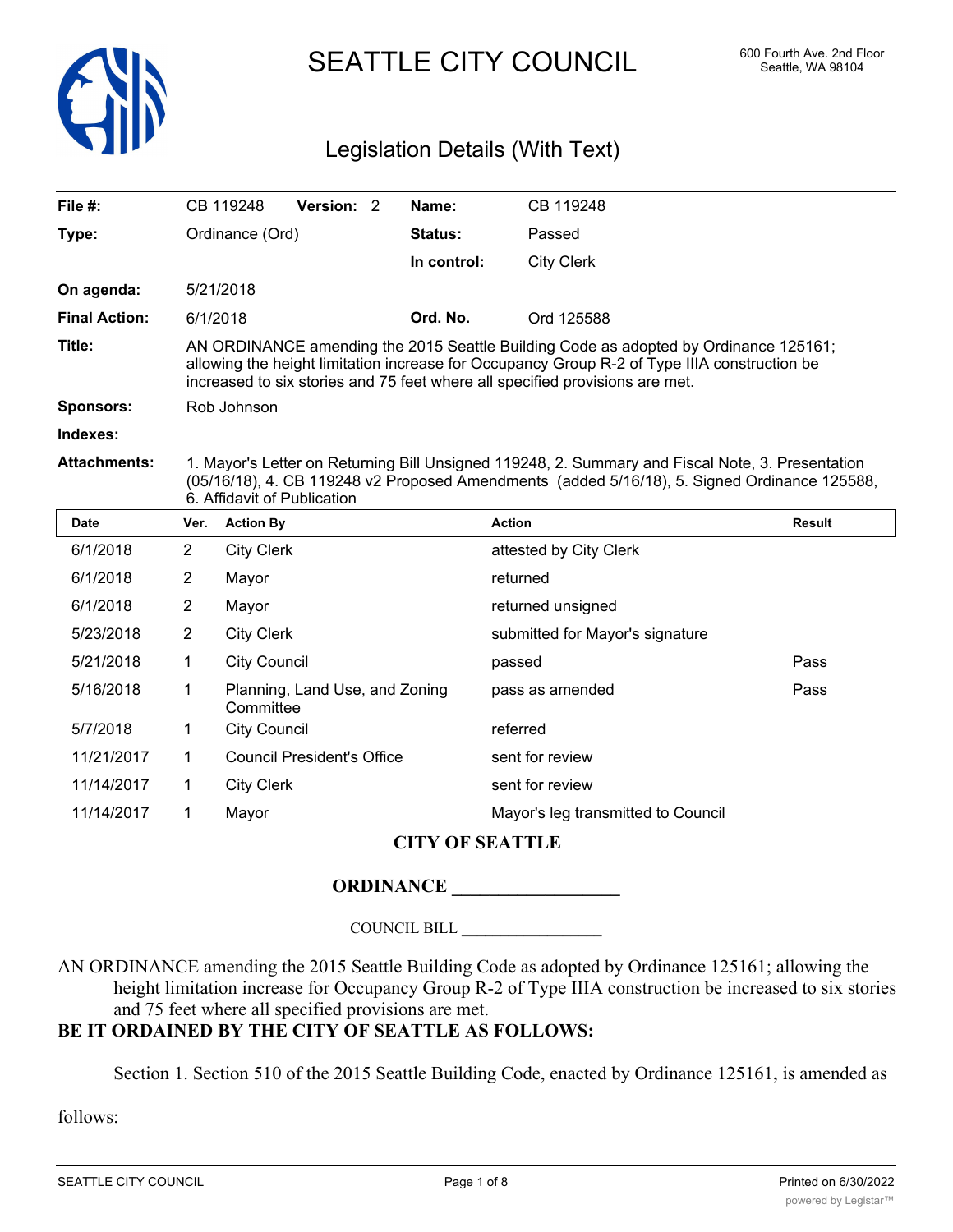#### **SECTION 510**

#### **SPECIAL PROVISIONS**

**510.1 General.** The provisions in Sections 510.2 through 510.10 shall permit the use of special conditions that are exempt from, or modify, the specific requirements of this chapter regarding the allowable *building heights* and *areas* of *buildings* based on the occupancy classification and type of construction, provided the special condition complies with the provisions specified in this section for such condition and other applicable requirements of this code. The provisions of sections  $510.2$  through  $((510.8))$  510.7 are to be considered independent and separate from each other.

**Interpretation I510**: Sections 510.2 through ((510.8)) 510.7 are not permitted to be used in combination with each other. Sections 510.8 through 510.10 are permitted to be used in combination with Section 510.2.

**510.2 Horizontal building separation allowance.** A *building* shall be considered as separate and distinct *buildings* for the purpose of determining area limitations, continuity of *fire walls*, limitation of number of *stories* and type of construction where all of the following conditions are met:

1. The *buildings* are separated with a *horizontal assembly* having a *fire-resistance rating* of not less than

3 hours.

2. The building below and including the *horizontal assembly* is of Type IA construction.

3. *Shaft, stairway, ramp* and escalator enclosures through the *horizontal assembly* shall have not less

than a 2-hour *fire-resistance rating* with opening protectives in accordance with Section 716.5.

**Exception:** Where the enclosure walls below the *horizontal assembly* have not less than a 3-

hour *fire-resistance rating* with opening protectives in accordance with Section 716.5, the enclosure walls

extending above the *horizontal assembly* shall be permitted to have a 1-hour *fire-resistance rating,* provided:

1. The *building* above the *horizontal assembly* is not required to be of Type I

construction;

2. The enclosure connects fewer than four *stories*; and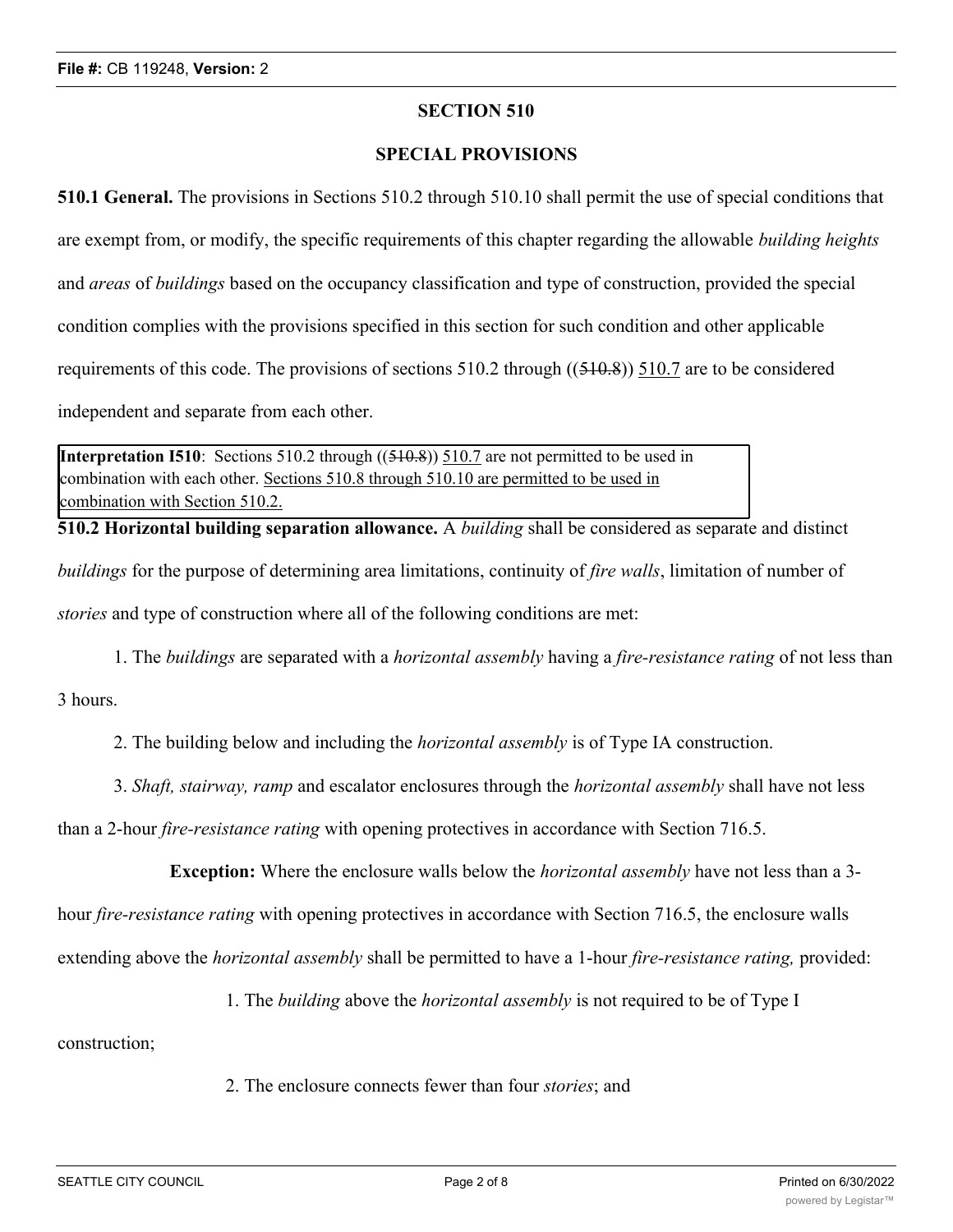3. The enclosure opening protectives above the *horizontal assembly* have a *fire protection rating* of not less than 1 hour.

4. *Stairways* permitted to be constructed of wood above the *horizontal assembly* are also permitted to be constructed of wood below the *horizontal assembly*. See Section 202 for the definition of *stairway*.

5. The *building* or buildings above the *horizontal assembly* shall be permitted to have any of the following occupancies:

5.1. Multiple Group A occupancy uses, each with an occupant load of less 300;

5.2. Group B;

5.3. Group I-1, Condition 2 licensed care facilities;

5.4. Group M;

5.5. Group R;

5.6. Group S-2 parking garage used for the parking and storage of private motor vehicles; and

5.7. Uses incidental to the operation or serving occupants of the *building* (including entry

lobbies, mechanical rooms, storage areas and similar uses).

6. The building below the *horizontal assembly* is permitted to be any occupancy allowed by this code except Group H.

7. The maximum building height in feet (mm) shall not exceed the limits set forth in Section 504.3 for the *building* having the smaller allowable height as measured from the grade plane.

8. All portions of the *buildings* above and below the three-hour *horizontal assembly* shall be protected throughout with an *automatic sprinkler system* that complies with Section 903.3.1.1.

9. Occupied floors shall be not more than 75 feet above the lowest level of fire department vehicle access.

**Interpretation (( I509.2)) I510.2:** For the purpose of this item, occupied roof decks are considered floors used for human occupancy if the occupant load of the deck is 10 or more on the roof of a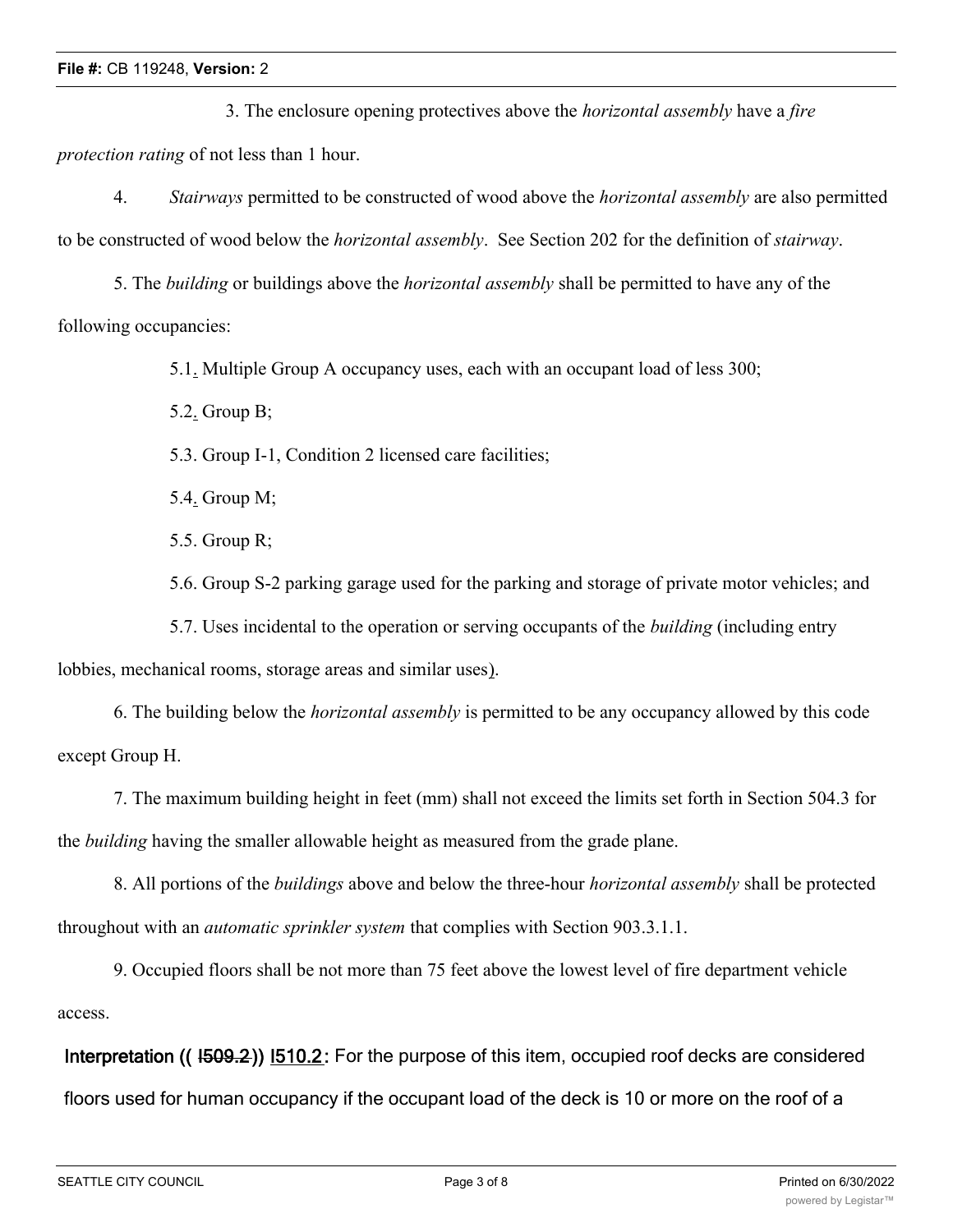building not equipped with an *automatic sprinkler system* or where the occupant load is 50 or more on the roof of a *building* that is equipped with an *automatic sprinkler system*.

10. Where the structure above the horizontal assembly is of Type V construction, and the structure or any portion of the structure is 7 stories above grade plane in height, all interior exit stairways shall be pressurized in accordance with Section 909.20 for low-rise stairways.

11. Where the structure above the horizontal assembly is not of Type V construction, interior exit stairways that connect more than 6 stories above the level of exit discharge for the stairway shall be pressurized in accordance with Section 909.20 for low-rise stairways.

\* \* \*

**((510.5)) 510.9 Group R-1 and R-2 buildings of Type IIIA construction.** The height limitation for *buildings* of Type IIIA construction in Groups R-1 and R-2 shall be increased to six *stories* and 75 feet (22 860 mm) where the first-floor assembly above the *basement* has a *fire-resistance rating* of not less than 3 hours and the floor area is subdivided by 2-hour fire-resistance-rated *fire walls* into areas of not more than 3,000 square feet (279 m2).

**((510.6)) 510.5 Group R-1 and R-2 buildings of Type IIA construction.** The height limitation for buildings of Type IIA construction in Groups R-1 and R-2 shall be increased to nine *stories* and 100 feet (30 480 mm) where the building is separated by not less than 50 feet (15 240 mm) from any other building on the *lot* and from *lot lines*, the *exits* are segregated in an area enclosed by a 2-hour fireresistance-rated *fire wall* and the first floor assembly has a *fire-resistance* rating of not less than 1 ½ hours.

**((510.7)) 510.6 Open parking garage beneath Groups A, I, B, M and R.** *Open parking garages* constructed under Groups A, I, B, M and R shall not exceed the height and area limitations permitted under Section 406.5. The height and area of the portion of the *building* above the *open parking garage* shall not exceed the limitations in Section 503 for the upper occupancy. The height, in both feet and *stories*, of the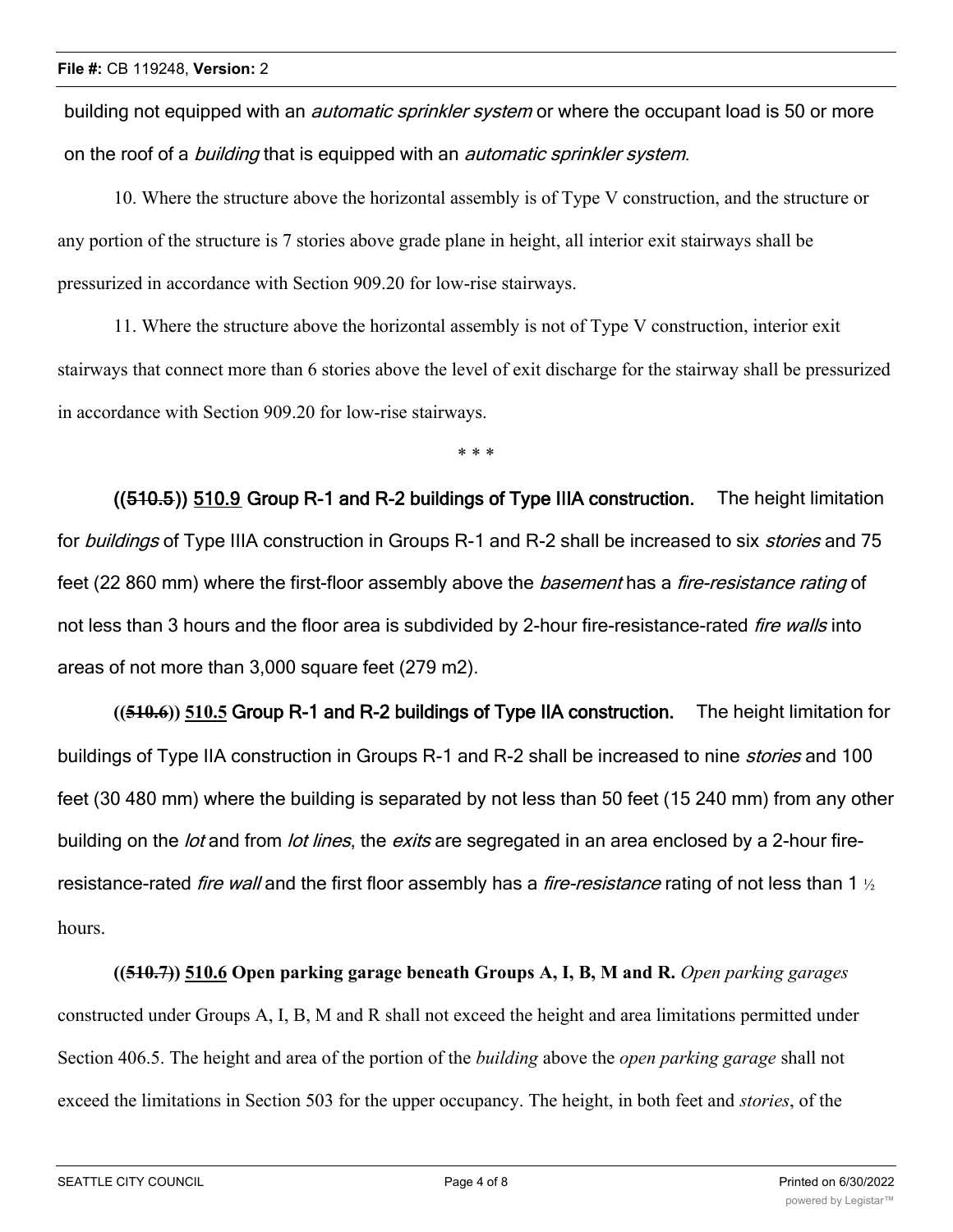portion of the building above the *open parking garage* shall be measured from *grade plane* and shall include both the *open parking garage* and the portion of the *building* above the parking garage.

**((510.7.1)) 510.6.1 Fire separation.** *Fire barriers* constructed in accordance with Section 707 or *horizontal assemblies* constructed in accordance with Section 711 between the parking occupancy and the upper occupancy shall correspond to the required *fire-resistance rating* prescribed in Table 508.4 for the uses involved. The type of construction shall apply to each occupancy individually, except that structural members, including main bracing within the open parking structure, which is necessary to support the upper occupancy, shall be protected with the more restrictive fire-resistance-rated assemblies of the groups involved as shown in Table 601. *Means of egress* for the upper occupancy shall conform to Chapter 10 and shall be separated from the parking occupancy by *fire barriers* having not less than a 2-hour *fire-resistance rating* as required by Section 707 with *self-closing* doors complying with Section 716 or *horizontal assemblies* having not less than a 2-hour *fire-resistance rating* as required by Section 711, with *self-closing* doors complying with Section 716. *Means of egress* from the *open parking garage* shall comply with Section 406.5.

**((510.8)) 510.7 Group B or M buildings with Group S-2 open parking garage above.** Group B or M occupancies located below a Group S-2 *open parking garage* of a lesser type of construction shall be considered as a separate and distinct building from the Group S-2 *open parking garage* for the purpose of determining the type of construction where all of the following conditions are met:

1. The buildings are separated with a *horizontal assembly* having a *fire-resistance rating* of not less than 2 hours.

2. The occupancies in the building below the *horizontal assembly* are limited to Groups B and

M.

3. The occupancy above the *horizontal assembly* is limited to a Group S-2 *open parking garage.*

4. The building below the *horizontal assembly* is of Type IA construction.

**Exception:** The *building* below the *horizontal assembly* shall be permitted to be of Type IB or II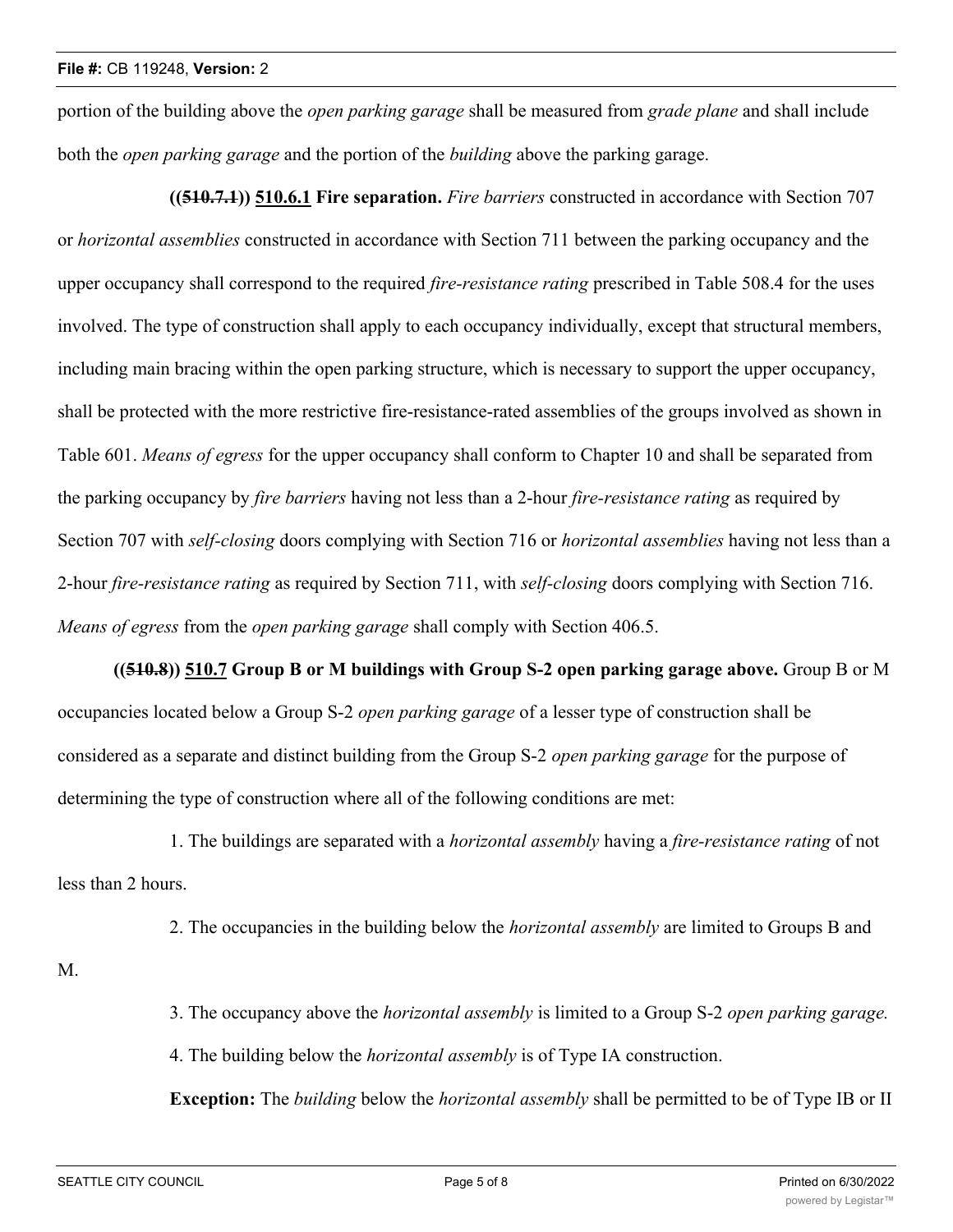construction, but not less than the type of construction required for the Group S-2 *open parking garage* above, where the *building* below is not greater than one story in height above grade plane.

5. The height and area of the *building* below the *horizontal assembly* does not exceed the limits set forth in Section 503.

6. The height and area of the Group S-2 open parking garage does not exceed the limits set forth in Section 406.5. The height, in both feet and stories, of the Group S-2 *open parking garage* shall be measured from grade plane and shall include the building below the *horizontal assembly*.

7. Exits serving the Group S-2 open parking garage discharge directly to a street or *public way* and are separated from the *building* below the *horizontal assembly* by 2-hour fire barriers constructed in accordance with Section 707 or 2-hour *horizontal assemblies* constructed in accordance with Section 711, or both.

**((510.9)) 510.8 Multiple buildings above a horizontal assembly.** Where two or more *buildings* are provided above the *horizontal assembly* separating a Group S-2 parking garage or *building* below from the *buildings* above in accordance with the special provisions in Section 510.2, 510.3 or ((510.8)) 510.7, the buildings above the *horizontal assembly* shall be regarded as separate and distinct buildings from each other and shall comply with all other provisions of this code as applicable to each separate and distinct *building*.

**510.10 Group R-2 buildings of Type IIIA construction.** The height limitation for *buildings* of Type IIIA construction in Group R-2 shall be increased to six *stories* and 75 feet (22 860 mm) where all of the following conditions are met:

1. The first story of Type IIIA construction is separated from stories above with a *horizontal assembly* having a *fire-resistance rating* of not less than 2 hours.

2. All stories of Type IIIA construction greater than 6,000 gross square feet shall be subdivided into compartments, by 2-hour fire-resistance rated *fire walls*, with areas of not more than 12,000 gross square feet.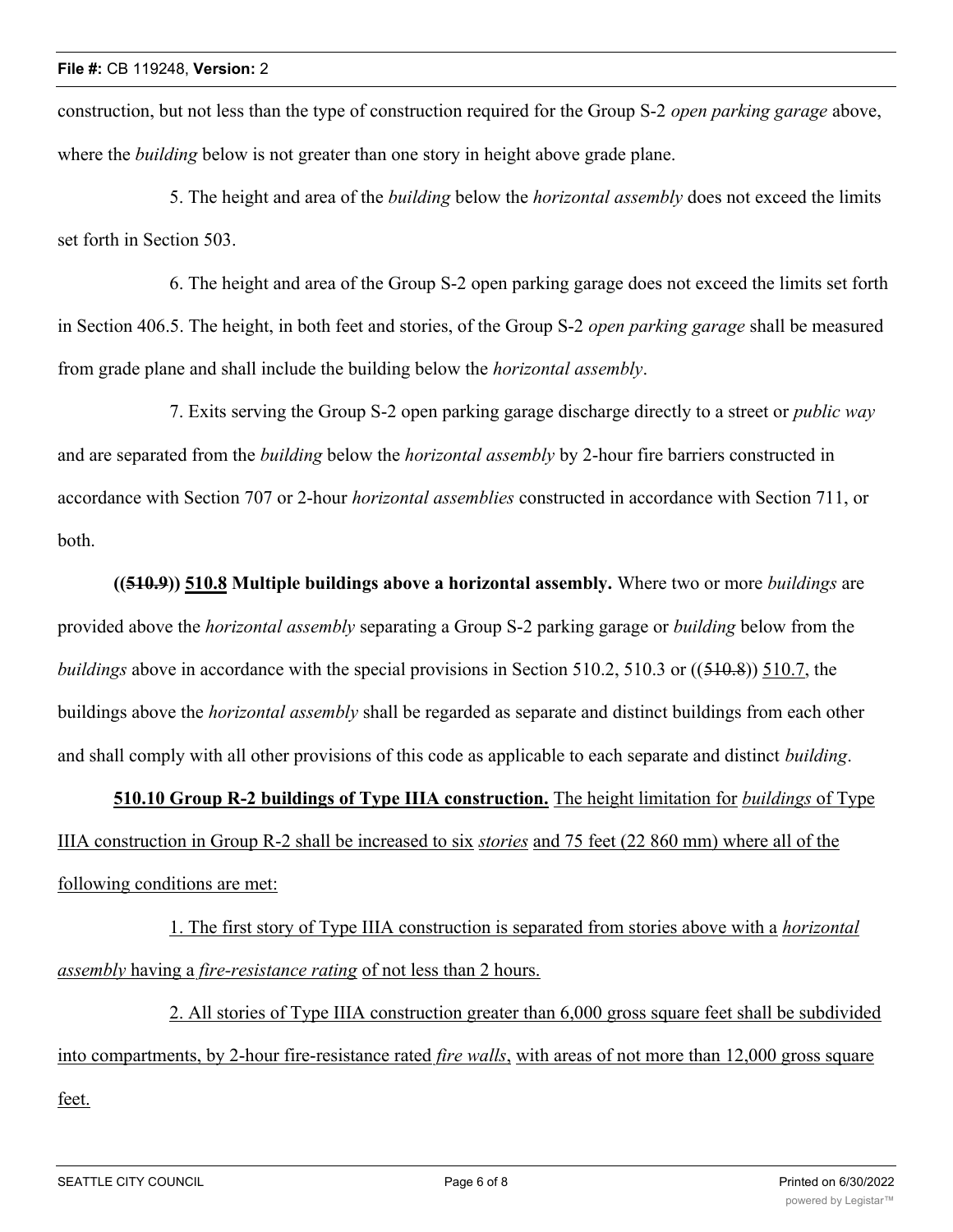3. Each compartment shall have an enclosed *exit access stairway,* and a standpipe system in

accordance with Section 905.

4. Unprotected vertical openings, including unenclosed *exit access stairways*, shall not penetrate

floor/ceiling assemblies between stories of Type IIIA construction or between stories of Type IIIA and Type IA

construction.

5. Mezzanines shall not be allowed in any story of the Type IIIA construction.

6. The maximum total design *dead load* shall be 50psf for all roof areas above the sixth story of

#### Type IIIA construction.

**Note:** The *dead load* shall be calculated as specified in Chapter 2 and Section 1607.12.3.1.

**Note:** The maximum total design *dead load* of 50psf is permitted to be applied over the entire roof area above the sixth story of Type IIIA construction.

Section 2. This ordinance shall take effect and be in force 30 days after its approval by the Mayor, but if not

approved and returned by the Mayor within ten days after presentation, it shall take effect as provided by

Seattle Municipal Code Section 1.04.020.

Passed by the City Council the \_\_\_\_\_\_\_ day of \_\_\_\_\_\_\_\_\_\_\_\_\_\_\_\_\_\_\_\_\_\_\_\_, 2018, and signed by

me in open session in authentication of its passage this day of  $\qquad \qquad$ , 2018.

President of the City Council

Approved by me this day of 3018.

Jenny A. Durkan, Mayor